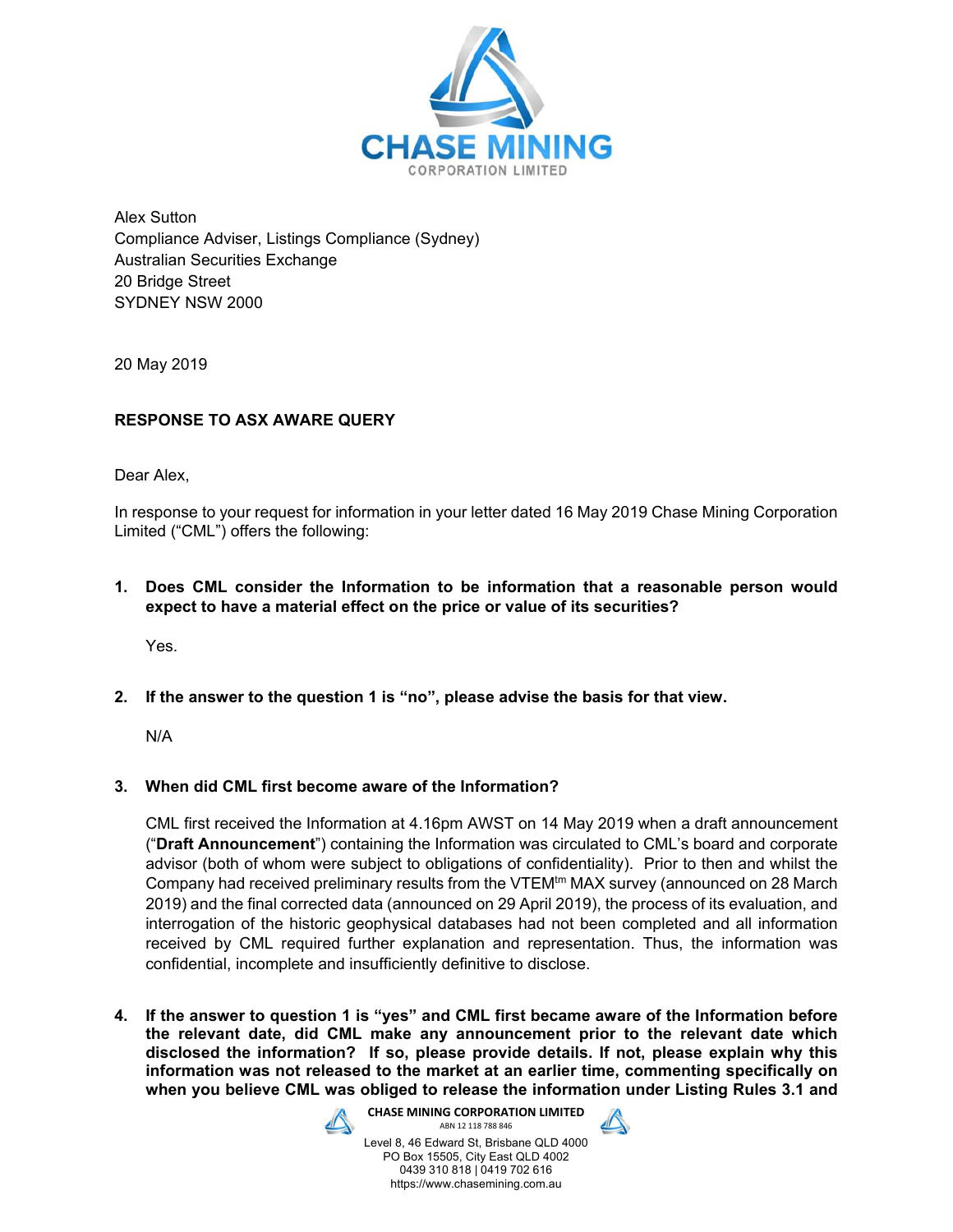## **3.1A and what steps CML took to ensure that the information was released promptly and without delay. In answering this question, please also explain why no reference was made to the Information in the Price Query Response.**

As set out in the answer to question 2, CML only became aware of the Information at 4.16pm AWST on 14 May 2019 when the Draft Announcement was circulated to CML's board and corporate advisor. The Information was not immediately released as it required comment from CML's corporate advisor and comment and approval from CML's board, and CML considered that the Information remained at that time confidential and incomplete. Board comment and approval took place during the course of 15 May 2019 and the Information was announced pre-open on 16 May 2019.

The Price Query Response was made on 10 May 2019, at which time CML considered the market to have been aware of the preliminary results from the VTEM $t<sup>m</sup>$  MAX survey (announced on 28 March 2019) and the final corrected data (announced on 29 April 2019), that further three dimensional plate modelling and further evaluation of the data by Core Geophysics was required, and that in the meantime the information held by CML was so incomplete and insufficiently definitive that it could not explain the (then) recent trading in CML's securities.

# **5. Please confirm that CML is complying with the Listing Rules and, in particular, Listing Rule 3.1.**

CML confirms that it is complying with the Listing Rules and, in particular, Listing Rule 3.1.

**6. Please confirm that CML's responses to the questions above have been authorized and approved under its published continuous disclosure policy or otherwise by its board or an officer of CML with delegated authority from the board to response to ASX on disclosure matters.** 

 CML confirms that the responses set out above have been authorized and approved by the Board of Directors of CML.

Signed for and on behalf of Chase Mining Corporation Limited:

Tyeste

Suzanne Yeates Company Secretary Chase Mining Corporation Limited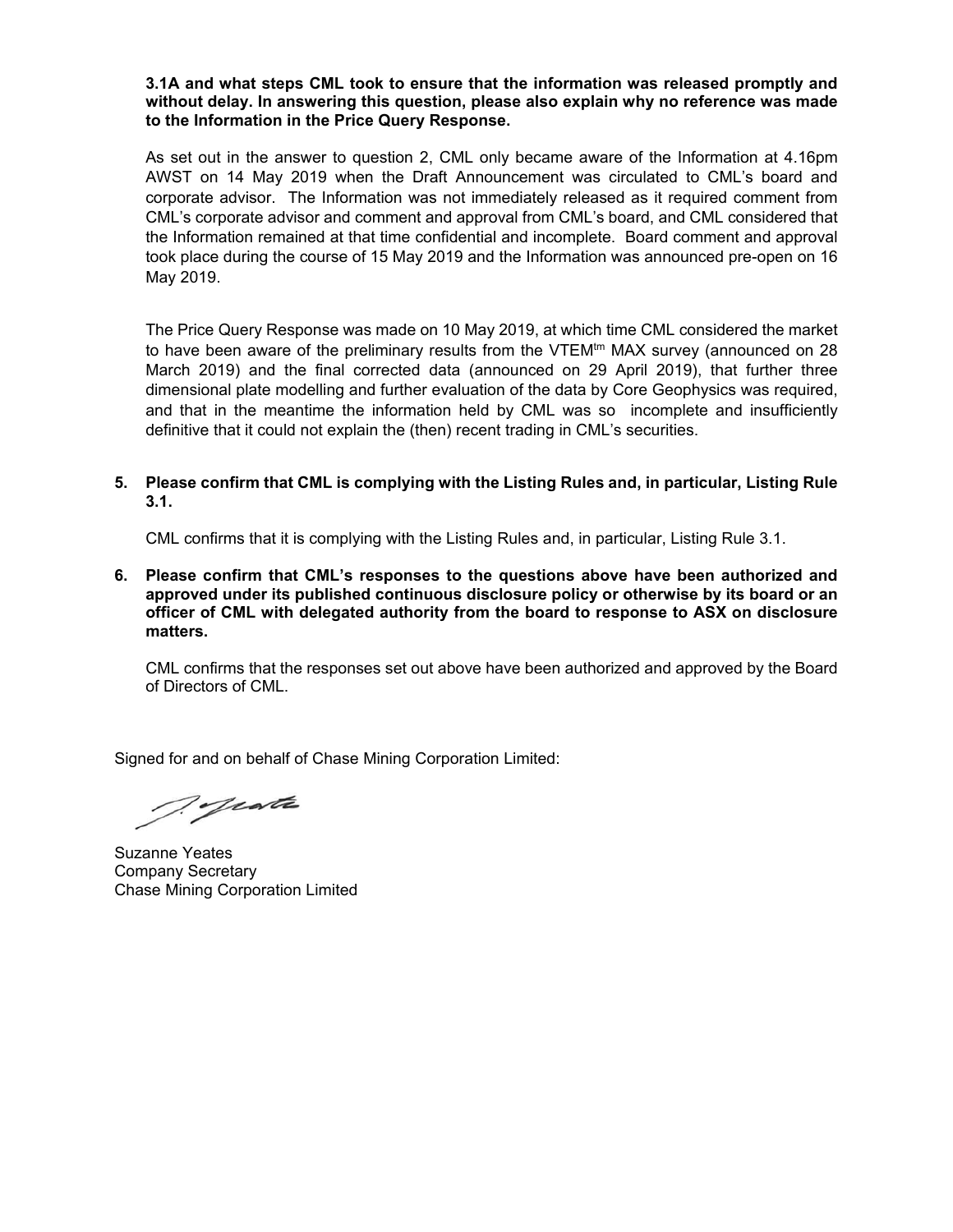

16 May 2019

Mrs Suzanne Yeates Company Secretary Chase Mining Limited Level 8 46 Edward St Brisbane QLD 4000

By email:

Dear Mrs Yeates

#### **Chase Mining Limited ('CML'): Aware Query**

ASX refers to the following:

- A. CML's response to ASX's price query letter on 10 May 2019 (the "Price Query Response"), where CML provided the following answer to question 1:
	- 1. Is CML aware of any information concerning it that has not been announced to the market which, if known by some in the market, could explain the recent trading in its securities?

No. CML is not aware of any information concerning it that has not been announced to the market that could explain the recent trading in its securities.

- B. CML's announcement entitled "Outstanding VTEM Results Confirm Massive Sulphide Conductors" lodged on the ASX Market Announcements Platform [and released at 9:30 AM] on 16 May 2019 (the 'Announcement'), disclosing geophysical results from an exploration program ('Information').
- C. Listing Rule 3.1, which requires a listed entity to immediately give ASX any information concerning it that a reasonable person would expect to have a material effect on the price or value of the entity's securities.
- D. The definition of "aware" in Chapter 19 of the Listing Rules, which states that:

*"an entity becomes aware of information if, and as soon as, an officer of the entity (or, in the case of a trust, an officer of the responsible entity) has, or ought reasonably to have, come into possession of the information in the course of the performance of their duties as an officer of that entity" and section 4.4 in Guidance Note 8 Continuous Disclosure: Listing Rules 3.1 – 3.1B "When does an entity become aware of information."*

- E. Listing Rule 3.1A, which sets out exceptions from the requirement to make immediate disclosure, provided that each of the following are satisfied.
	- *"3.1A Listing rule 3.1 does not apply to particular information while each of the following is satisfied in relation to the information:*
	- *3.1A.1 One or more of the following applies:*
		- *It would be a breach of a law to disclose the information;*
		- *The information concerns an incomplete proposal or negotiation;*
		- *The information comprises matters of supposition or is insufficiently definite to warrant disclosure;*
		- *The information is generated for the internal management purposes of the entity; or*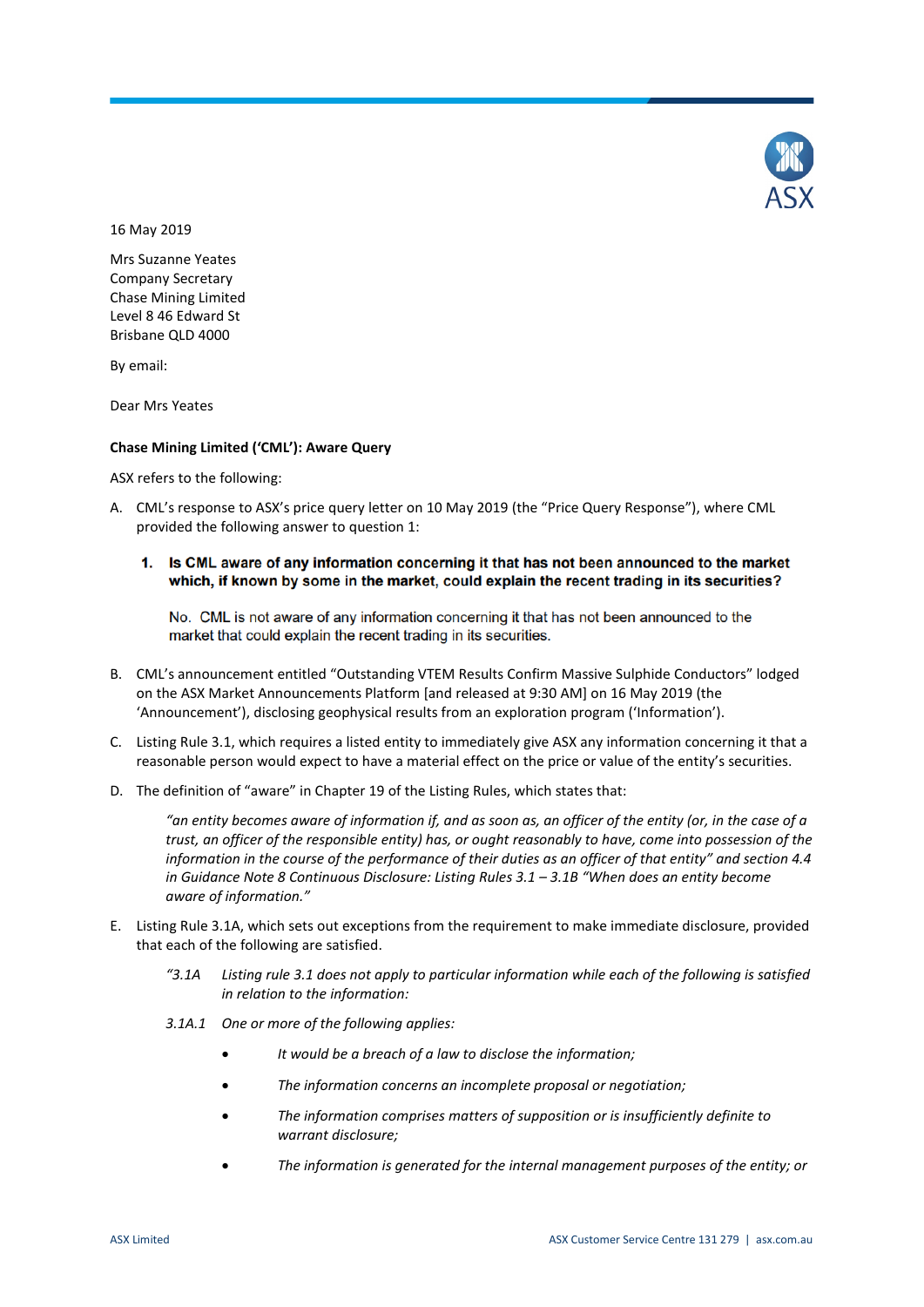- *The information is a trade secret; and*
- *3.1A.2 The information is confidential and ASX has not formed the view that the information has ceased to be confidential; and*
- *3.1A.3 A reasonable person would not expect the information to be disclosed."*
- F. ASX's policy position on the concept of "confidentiality", which is detailed in section 5.8 of Guidance Note 8 *Continuous Disclosure*: Listing Rules 3.1 – 3.1B. In particular, the Guidance Note states that:

*"Whether information has the quality of being confidential is a question of fact, not one of the intention or desire of the listed entity. Accordingly, even though an entity may consider information to be confidential and its disclosure to be a breach of confidence, if it is in fact disclosed by those who know it, then it ceases to be confidential information for the purposes of this rule."*

## **Request for Information**

Having regard to the above, ASX asks CML to respond separately to each of the following questions and requests for information:

- 1. Does CML consider the Information to be information that a reasonable person would expect to have a material effect on the price or value of its securities?
- 2. If the answer to question 1 is "no", please advise the basis for that view.
- 3. When did CML first become aware of the Information?
- 4. If the answer to question 1 is "yes" and CML first became aware of the Information before the relevant date, did CML make any announcement prior to the relevant date which disclosed the information? If so, please provide details. If not, please explain why this information was not released to the market at an earlier time, commenting specifically on when you believe CML was obliged to release the information under Listing Rules 3.1 and 3.1A and what steps CML took to ensure that the information was released promptly and without delay. In answering this question, please also explain why no reference was made to the Information in the Price Query Response.
- 5. Please confirm that CML is complying with the Listing Rules and, in particular, Listing Rule 3.1.
- 6. Please confirm that CML's responses to the questions above have been authorised and approved in accordance with its published continuous disclosure policy or otherwise by its board or an officer of CML with delegated authority from the board to respond to ASX on disclosure matters.

#### **When and where to send your response**

This request is made under Listing Rule 18.7. Your response is required as soon as reasonably possible and, in any event, by no later than 9:30 AM **AEST Monday, 20 May 2019**.

You should note that if the information requested by this letter is information required to be given to ASX under Listing Rule 3.1 and it does not fall within the exceptions mentioned in Listing Rule 3.1A, CML's obligation is to disclose the information "immediately". This may require the information to be disclosed before the deadline set out in the previous paragraph and may require CML to request a trading halt immediately.

If you wish to request a trading halt, you must tell us:

- the reasons for the trading halt;
- how long you want the trading halt to last;